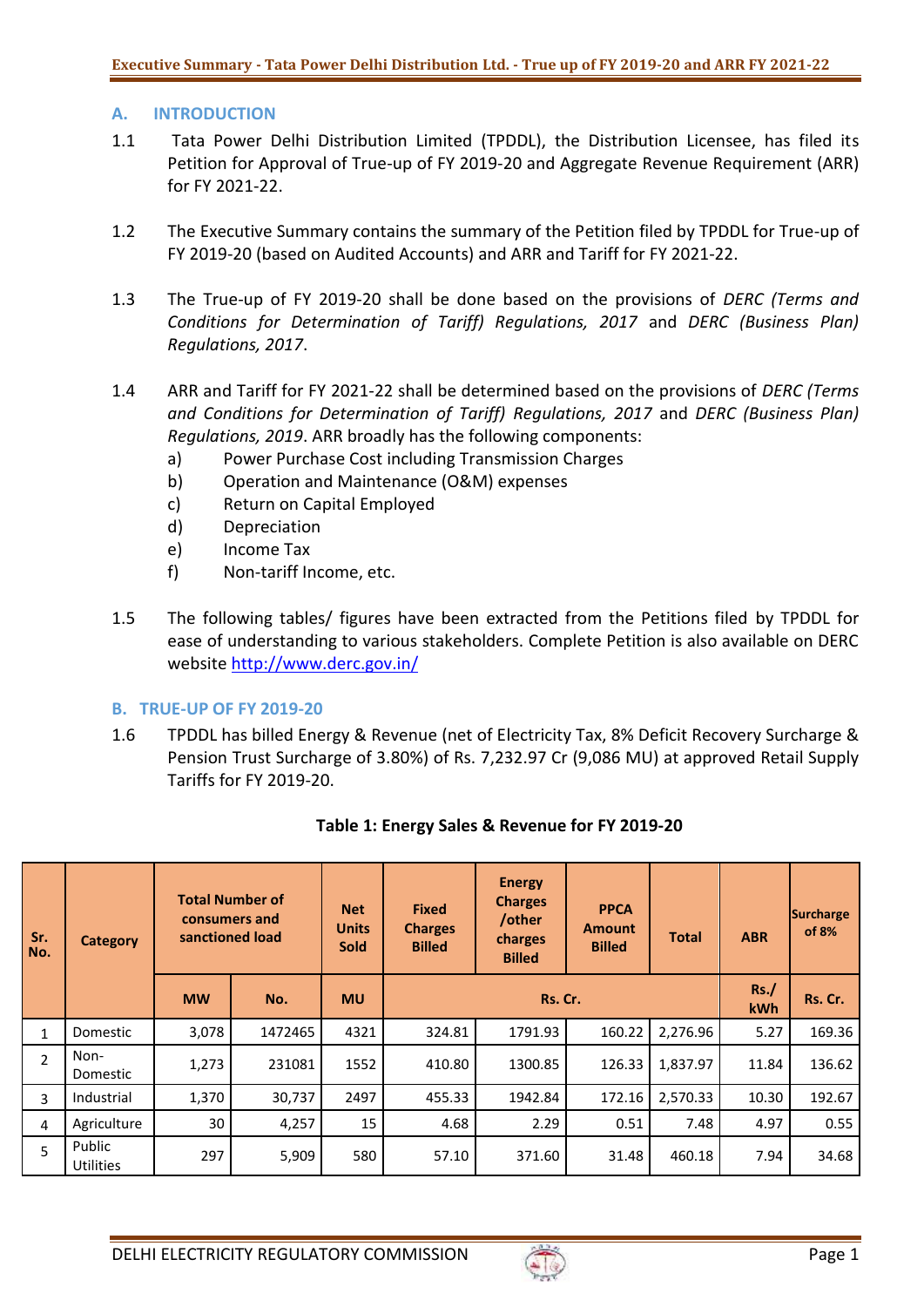| 6              | Advertiseme<br>nt &<br>Hoardings                                                              | 0.52  | 248                                           | 0     | 0.15     | 0.32     | 0.03   | 0.50     | 13.07    | 0.04     |
|----------------|-----------------------------------------------------------------------------------------------|-------|-----------------------------------------------|-------|----------|----------|--------|----------|----------|----------|
| $\overline{7}$ | Temporary<br>Supply                                                                           | 40    | 16831                                         | 59    | 8.50     | 41.36    | 3.67   | 53.53    | 9.01     | 3.96     |
| 8              | Charging<br><b>Stations for</b><br>E-Rickshaw/<br>E-Vehicle on<br>Single<br>Delivery<br>Point | 5     | 625                                           | 18    | 0.02     | 8.85     | 0.63   | 9.49     | 5.20     | 0.71     |
| 9              | Others                                                                                        | 26.8  | 3,900                                         | 42.81 | 5.79     | 19.11    | 1.26   | 26.16    | 6.11     | 1.94     |
| 10             | (-)Open<br>Access<br>Charges<br>(to be<br>treated                                             |       |                                               |       |          | (9.62)   |        | (9.62)   |          | (2.04)   |
|                | separately)                                                                                   |       |                                               |       |          |          |        |          |          |          |
|                | Total                                                                                         | 6,119 | 1,766,053                                     | 9,086 | 1,267.18 | 5,469.51 | 496.28 | 7,232.97 | 7.96     | 538.49   |
|                | Reconciliation Statement with the Audited Form 2.1 a                                          |       |                                               |       |          |          |        |          |          |          |
|                | <b>Billed amount of Fixed Charges</b>                                                         |       |                                               |       |          |          |        |          | 1,267.18 |          |
|                | <b>Billed amount of Energy Charges</b>                                                        |       |                                               |       |          |          |        |          | 5,469.51 |          |
|                | <b>Billed amount of PPAC Charges</b>                                                          |       |                                               |       |          |          |        |          | 496.28   |          |
|                | Billed Amount of 8% Deficit Recovery Surcharge                                                |       |                                               |       |          |          |        |          | 538.49   |          |
|                | Billed amount of E. Tax                                                                       |       |                                               |       |          |          |        |          | 309.52   |          |
|                | Billed amount of Pension Trust Surcharge of 3.80%                                             |       |                                               |       |          |          |        |          |          | 255.72   |
|                | <b>Total amount of Revenue Billed</b>                                                         |       |                                               |       |          |          |        |          |          | 8,336.70 |
|                |                                                                                               |       | Average Billing Rate at gross level (Rs./kWh) |       |          |          |        |          |          | 9.18     |

1.7 TPDDL has submitted actual Distribution Loss level of 6.83% for FY 2019-20 and its share in overachievement incentive on account of reduction in Distribution Loss Level as follows:

| Table 2: Computation of T&D loss and overachievement for FY 2019-20 |
|---------------------------------------------------------------------|
|---------------------------------------------------------------------|

| Sr. No. | <b>Particulars</b>                     | <b>Values</b> |
|---------|----------------------------------------|---------------|
|         | Input (MU)                             | 9,751.72      |
|         | <b>Billed Units (MU)</b>               | 9,085.73      |
|         | Actual Distribution Loss Level (%)     | 6.83%         |
|         | Target Distribution Loss Level (%)     | 8.00%         |
|         | Overachievement/(Underachievement) (%) | 1.17%         |

#### **Table 3: Overachievement Incentive on account of reduction in Distribution Loss Level**

| Sr. No.      | <b>Particulars</b>                             | <b>UoM</b> | <b>MU</b> |
|--------------|------------------------------------------------|------------|-----------|
| $\mathbf{1}$ | Billed Sales for truing up                     | MU         | 9,085.73  |
| 2            | <b>Actual Distribution Loss Level</b>          | %          | 6.83%     |
| 3            | <b>Target Distribution Loss Level</b>          | %          | 8.00%     |
| 4            | Actual Input @ actual distribution loss level  | <b>MU</b>  | 9,751.72  |
| 5            | Desired Input @ Target distribution loss level | MU         | 9865.87   |
| 6            | Saving in Input due to lower distribution loss | MU         | 114.15    |

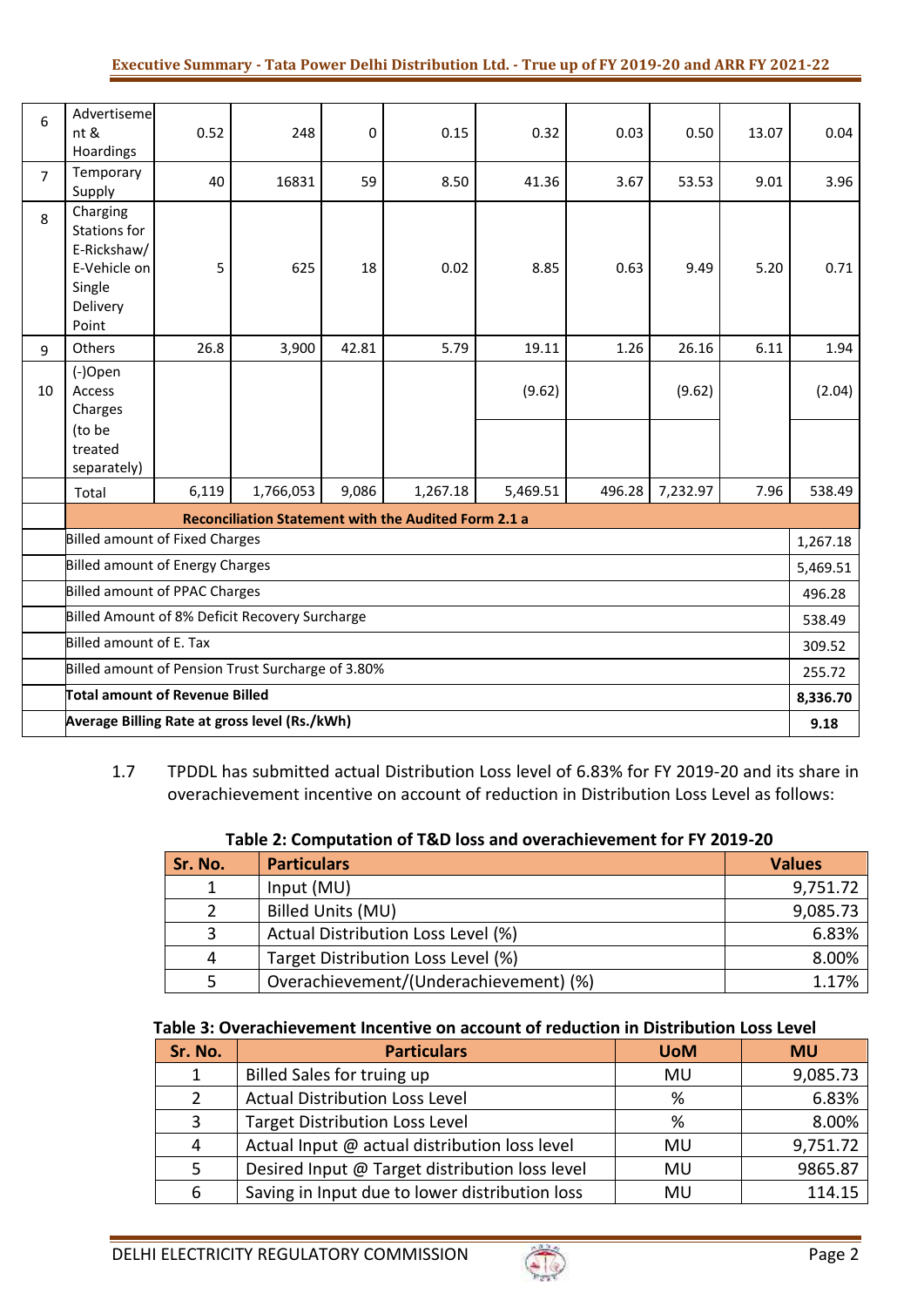| Sr. No. | <b>Particulars</b>                          | <b>UoM</b> | <b>MU</b> |
|---------|---------------------------------------------|------------|-----------|
|         | level                                       |            |           |
|         | Power Purchase Cost per unit for FY 2019-20 | Rs./kWh    | 6.46      |
| 8       | <b>Total Overachievement Incentive</b>      | Rs. Cr.    | 73.74     |
| q       | <b>TPDDL's Share</b>                        | Rs. Cr.    | 47.06     |

1.8 TPDDL has submitted collection efficiency as 99.81% for FY 2019-20 and Overachievement Incentive on account of higher collection efficiency as follows:

|         | Table 4. Computation of Conection Emiclency and incentive for FT 2015-20 |            |               |  |  |  |  |  |
|---------|--------------------------------------------------------------------------|------------|---------------|--|--|--|--|--|
| Sr. No. | <b>Particulars</b>                                                       | <b>UoM</b> | <b>Values</b> |  |  |  |  |  |
| 1       | Amount Billed                                                            | Rs. Cr.    | 7,232.97      |  |  |  |  |  |
| 2       | <b>Amount Collected</b>                                                  | Rs. Cr.    | 7,155.16      |  |  |  |  |  |
| 3       | <b>Deemed Collection</b>                                                 | Rs. Cr.    | 64.04         |  |  |  |  |  |
| 4       | <b>Collection Efficiency</b>                                             | %          | 99.81%        |  |  |  |  |  |
| 5       | Target collection efficiency                                             | %          | 99.50%        |  |  |  |  |  |
| 6       | Amount of Collection over and above 99.50%<br>target                     | Rs. Cr.    | 22.39         |  |  |  |  |  |
| 7       | Sharing of Incentive                                                     |            |               |  |  |  |  |  |
|         | Discoms (50% upto 100% and 100% beyond<br>100% collection)               | Rs. Cr.    | 11.19         |  |  |  |  |  |
|         | Consumers (50% upto 100% collection)                                     | Rs. Cr.    | 11.19         |  |  |  |  |  |

# **Table 4: Computation of Collection Efficiency and Incentive for FY 2019-20**

1.9 The Power Purchase Quantum for true up for FY 2019-20 as submitted by TPDDL is tabulated as below:

## **Table 5: Power Purchase Quantum (MU) for FY 2019-20 as per Auditor's certificate**

| Sr. No. | <b>Particulars</b>                                 | <b>Actual Power Purchase (MU)</b> |
|---------|----------------------------------------------------|-----------------------------------|
|         | <b>Power Purchase:</b>                             |                                   |
|         | Power Purchase Quantum                             | 8179.10                           |
| ii.     | Short Term Power Purchase quantum                  | 2353.90                           |
| iii     | Short term sale of Power                           | (504.10)                          |
|         | <b>Sub-total Power Purchase</b>                    | 10028.80                          |
| 2       | <b>Transmission Loss:</b>                          |                                   |
|         | <b>Inter-State Transmission Loss</b>               | (184.88)                          |
| ii.     | <b>Intra-State Transmission Loss</b>               | (92.30)                           |
|         | <b>Total Transmission Loss</b>                     | (277.18)                          |
|         | <b>Net Power Available after Transmission Loss</b> | 9,751.72                          |

1.10 The following table shows the RPO obligations as submitted by TPDDL for true up of FY 2019-20:

|  | Table 6: RPO obligations for FY 2019-20 |  |  |
|--|-----------------------------------------|--|--|
|--|-----------------------------------------|--|--|

|                           | <b>RPO requirement for</b><br>FY 2019-20 |              |                            |              |
|---------------------------|------------------------------------------|--------------|----------------------------|--------------|
| <b>Particulars</b>        | <b>UoM</b>                               | <b>Solar</b> | <b>Non</b><br><b>Solar</b> | <b>Total</b> |
| <b>Total Billed Sales</b> | MU                                       |              |                            | 9,085.73     |

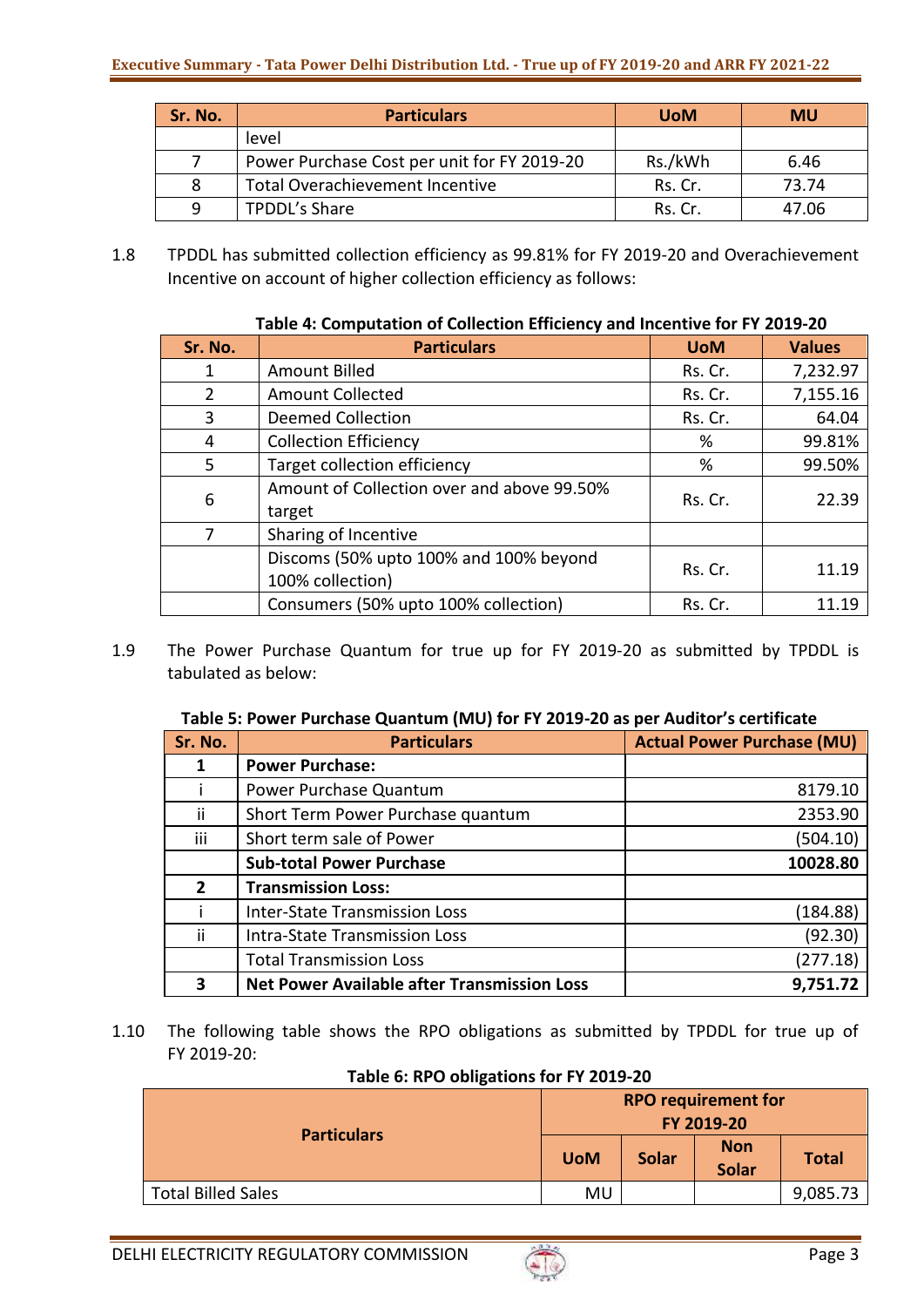| <b>RPO requirement for</b><br>FY 2019-20 |              |                            |              |
|------------------------------------------|--------------|----------------------------|--------------|
| <b>UoM</b>                               | <b>Solar</b> | <b>Non</b><br><b>Solar</b> | <b>Total</b> |
| MU                                       |              |                            | 877.12       |
| <b>MU</b>                                |              |                            | 8,208.61     |
|                                          |              |                            |              |
| %                                        | 6.75%        | 10.25%                     | 17.00%       |
| MU                                       | 554          | 841                        | 1395         |
| MU                                       | 127          | 188                        | 315          |
| MU                                       | 23.34        |                            |              |
| MU                                       | 59.56        |                            |              |
| <b>MU</b>                                | 42.06        |                            |              |
| MU                                       | 2.04         |                            |              |
| MU                                       |              | 49.88                      |              |
| MU                                       |              | 35.27                      |              |
| <b>MU</b>                                |              | 48.98                      |              |
| <b>MU</b>                                |              | 47.69                      |              |
| <b>MU</b>                                |              | 3.56                       |              |
| <b>MU</b>                                |              | 2.50                       |              |
| MU                                       |              | 287                        | 287          |
| <b>MU</b>                                | 427          | 366                        | 793          |
| <b>MU</b>                                | 225          | 294                        | 519          |
| MU                                       | 202          | 72                         | 274          |
| MU                                       | 0            | 0                          | 0.00         |
| <b>MU</b>                                | $\mathbf 0$  | 0                          | 0            |
| Rs. Cr.                                  | 61.01        | 68.55                      | 129.56       |
| Rs. Cr.                                  |              |                            | 8.62         |
|                                          |              |                            |              |

1.11 The following table shows the actual Power Purchase Cost as submitted by TPDDL for FY true-up of FY 2019-20:

| <b>Particulars</b>                                                            | <b>Trued up based on Actual</b> |           |         |  |  |
|-------------------------------------------------------------------------------|---------------------------------|-----------|---------|--|--|
|                                                                               | <b>MU</b>                       | (Rs. Cr.) | Rs./kWh |  |  |
| Power Purchase from CSGS                                                      | 6,658.97                        | 3,367.96  | 5.06    |  |  |
| <b>Short Term Power Purchase</b>                                              | 2,353.92                        | 761.85    | 3.24    |  |  |
| Power Purchase - Delhi Gencos                                                 | 1227.68                         | 1169.14   | 9.52    |  |  |
| <b>RPO Obligations</b>                                                        | 292.37                          | 122.63    | 4.19    |  |  |
| Cost of REC certificate $-$ towards RPO<br>compliance FY 2018-19 & FY 2019-20 |                                 | 157.31    |         |  |  |
| <b>Gross Power Purchase Cost</b>                                              | 10,532.93                       | 5,578.89  | 5.30    |  |  |
| <b>Add: Transmission Charges</b>                                              |                                 |           |         |  |  |
| <b>PGCIL charges</b>                                                          | 277.16                          | 627.69    |         |  |  |

**Table 7: Power Purchase Cost for FY 2019-20**

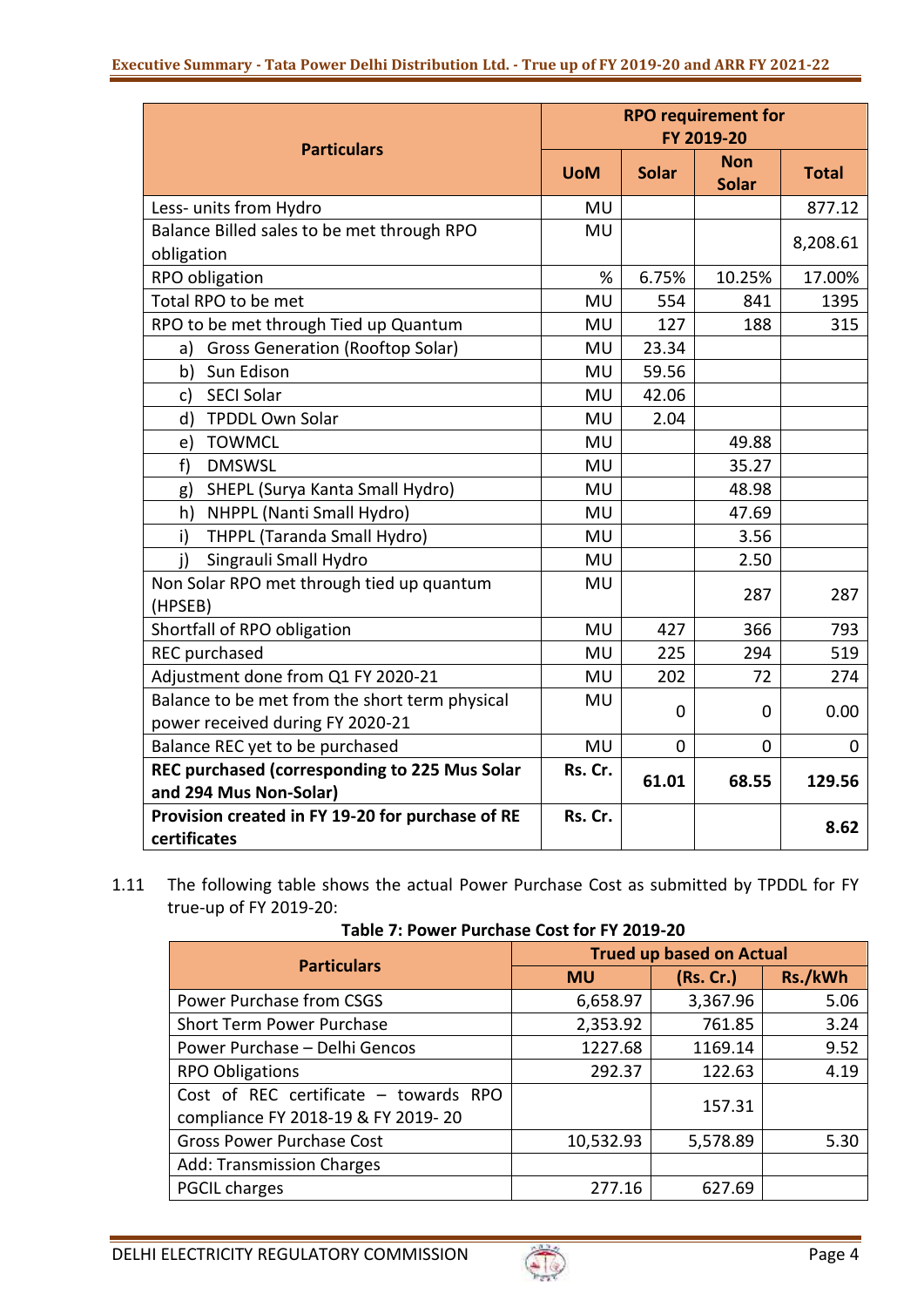#### **Executive Summary - Tata Power Delhi Distribution Ltd. - True up of FY 2019-20 and ARR FY 2021-22**

| <b>Particulars</b>                                              | <b>Trued up based on Actual</b> |           |         |
|-----------------------------------------------------------------|---------------------------------|-----------|---------|
|                                                                 | <b>MU</b>                       | (Rs. Cr.) | Rs./kWh |
| DTL charges (including Pension Trust)                           |                                 | 150.48    |         |
| Other transmission charges                                      |                                 | 142.06    |         |
| Less: Surplus Power sold / Banked / UI<br>sales                 | 504.06                          | 141.42    | 2.81    |
| Power Purchase Cost (Audited)                                   | 9,751.72                        | 6,357.70  | 6.52    |
| Less- Net Normative Rebate on power<br>purchase                 |                                 | $-69.08$  |         |
| Less- Rebate on account of Transmission<br>charges              |                                 | $-14.41$  |         |
| Less-Rithala Impact                                             |                                 | 2.16      |         |
| Less-TPDDL Solar adjustment                                     |                                 | 7.89      |         |
| Add-Incentive on Sale of Surplus Power                          |                                 | 6.88      |         |
| Add- Normative additional units of power<br>Banking @ 2.90/unit |                                 | 8.11      |         |
| <b>Net Power Purchase Cost</b>                                  | 9,751.72                        | 6,299.25  | 6.46    |

1.12 The O&M Expenses as submitted by TPDDL for FY 2019-20 with additional O&M Expenses on account of change in statutory levies & Taxes is tabulated as below:

| <b>Particulars</b> | <b>Unit</b>     | <b>FY</b><br>2019-20 | <b>Capacity</b> | <b>Capacity as on</b><br>31/03/2020 | <b>Amount</b><br>(Rs. Cr.) |
|--------------------|-----------------|----------------------|-----------------|-------------------------------------|----------------------------|
| 66 kV Line         | Rs. Lakh/ckt.km | 3.678                | Ckt.km          | 540.08                              | 41.67                      |
| 33 kV Line         | Rs. Lakh/ckt.km | 3.678                | Ckt.km          | 592.89                              |                            |
| 11 kV Line         | Rs. Lakh/ckt.km | 0.961                | Ckt.km          | 6,868.28                            | 66.00                      |
| LT Line System     | Rs. Lakh/ckt.km | 7.107                | Ckt.km          | 7,292.75                            | 518.30                     |
| 66/11 kV Grid S/s  | Rs. Lakh/MVA    | 1.034                | <b>MVA</b>      | 2986.5                              | 51.12                      |
| 33/11 kV Gris S/s  | Rs. Lakh/MVA    | 1.034                | <b>MVA</b>      | 1957                                |                            |
| 11/04.15 kV DT     | Rs. Lakh/MVA    | 1.479                | <b>MVA</b>      | 6102.30                             | 90.25                      |
| <b>Total</b>       |                 |                      |                 |                                     | 767.34                     |

#### **Table 8: Normative O&M Expenses for FY 2019-20**

# **Table 9: Summary of Additional O&M Expenses on account of statutory levies & Taxes for FY 2019-20**

| Sr. No.        | <b>Particulars</b>                                    | <b>Amount</b><br>(Rs. Cr.) |
|----------------|-------------------------------------------------------|----------------------------|
|                | <b>Additional O&amp;M Expenses</b>                    |                            |
|                | Licensee fees                                         | 0.08                       |
| $\mathcal{P}$  | <b>Property Tax</b>                                   | 1.98                       |
| 3              | Land Licensee fees                                    | 8.36                       |
| 4              | Impact of GST                                         | 11.11                      |
| 5.             | Impact of Minimum wages                               | 23.13                      |
| 6              | Interim Relief towards- 7th Pay Commission- FRSR      | 37.56                      |
| $\overline{7}$ | Provisional impact of LSC/PSC-7th Pay Commission-FRSR | 13.94                      |
| 8              | Legal Expenses                                        | 14.95                      |
| 9              | <b>Financing Charges</b>                              | 1.66                       |

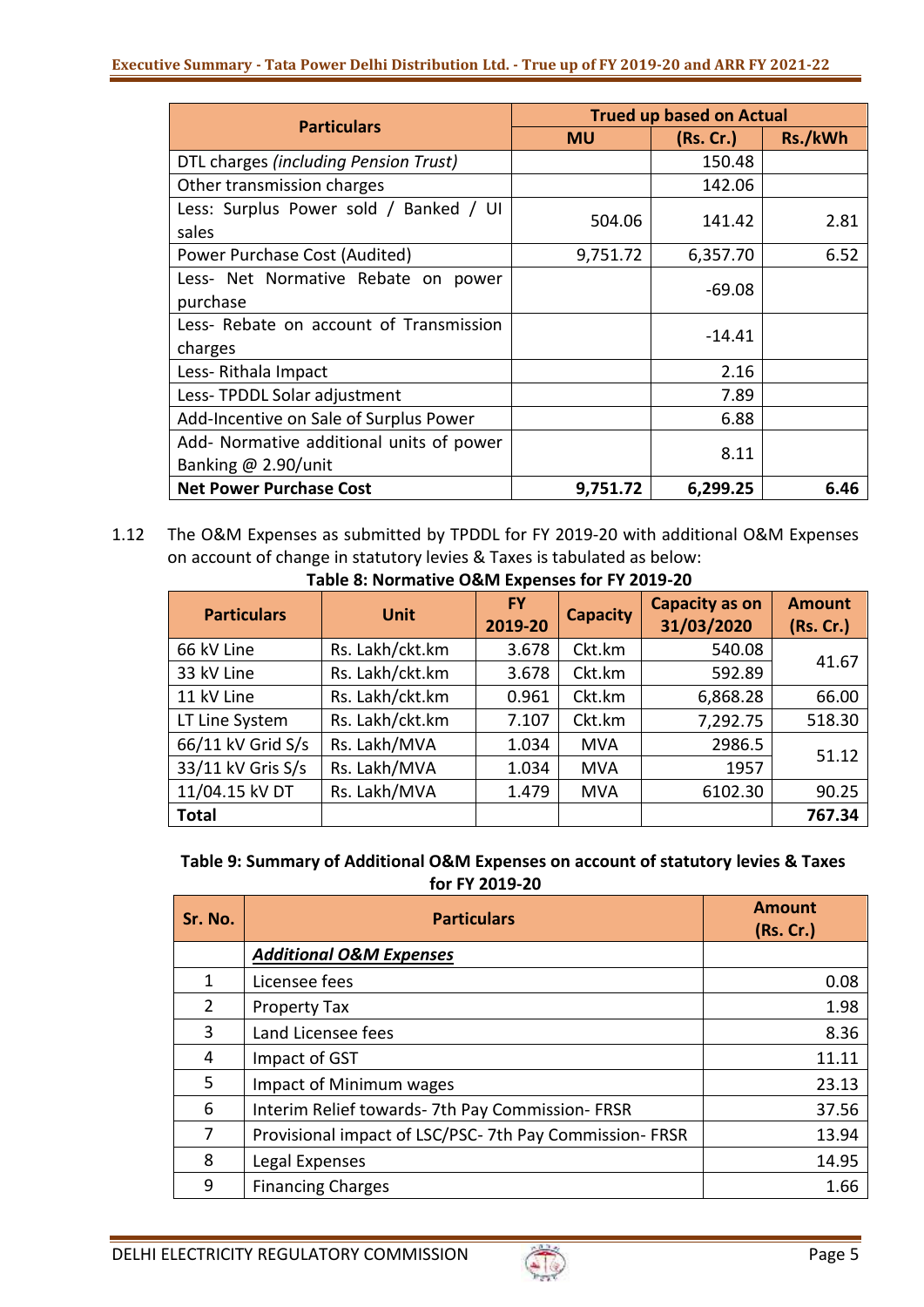| Sr. No. | <b>Particulars</b>                                        | <b>Amount</b><br>(Rs. Cr.) |
|---------|-----------------------------------------------------------|----------------------------|
| 10      | <b>PRI Lines</b>                                          | 1.19                       |
| 11      | <b>SMS Charges</b>                                        | 1.12                       |
| 12      | <b>CETP Charges</b>                                       | 0.10                       |
| 13      | <b>Additional LC charges</b>                              | 0.32                       |
| 14      | Adoption of Tariff Petition in four SECI Petitions before |                            |
|         | the CERC                                                  | 1.00                       |
| 15      | Insurance                                                 | 1.83                       |
|         | Sub total                                                 | 118.34                     |

1.13 The Non-Tariff Income claimed by TPDDL for Truing Up for FY 2019-20 is Rs. 66.07 Cr. Break-up of the same is tabulated below:

| Sr. No.        | <b>Particular</b>                                    |       | <b>Amount</b><br>(Rs. Cr.) |
|----------------|------------------------------------------------------|-------|----------------------------|
| 1              | <b>Other Operating Revenue</b>                       |       | 126.17                     |
| $\overline{2}$ | Other Income                                         |       | 105.32                     |
|                | Total $-(I)$                                         |       | 231.48                     |
| 3              | Transfer from capital grants                         | 0.75  |                            |
| 4              | Transfer from consumer Contribution for Capital work | 47.43 |                            |
| 5              | Incentive towards Street Light                       | 1.11  |                            |
| 6              | Interest Income / Short term capital gain            | 2.95  |                            |
| 7              | <b>Financing Cost of LPSC</b>                        | 8.73  |                            |
| 8              | Income from other Business                           | 95.70 |                            |
| 9              | Foreign exchange fluctuation gain (net)              | 0.07  |                            |
| 10             | Unclaimed Amount of vendors written off              | 4.80  |                            |
|                | Total $-(II)$                                        |       | 161.55                     |
| 11             | Differential amount of Service Line Charges - III    |       | $-3.86$                    |
|                | <b>Sub-Total</b>                                     |       | 66.07                      |

## **Table 10: Non-Tariff Income for FY 19-20**

1.14 The Gross Fixed Assets for FY 2019-20 is tabulated as below:

# **Table 11: Detail of Actual Capitalization**

| Sr. No. | <b>Particulars</b>                                                       | <b>Amount</b><br>(Rs. Cr.) |
|---------|--------------------------------------------------------------------------|----------------------------|
| 1       | Provisional opening balance of Gross Fixed Assets (net of<br>Retirement) | 5414.80                    |
|         | Add- Capitalization during the year                                      | 567.64                     |
| 3       | Less-Retirement/De-capitalization for the year                           | 62.52                      |
| 4       | Closing balance of Gross Fixed Assets<br>(net of Retirement)             | 5,919.92                   |
| 5       | Average Balance of Gross fixed Assets                                    | 5,667.36                   |

1.15 The Depreciation on Average Assets (Net of consumer contribution/grants) for FY 2019-20 is tabulated as below:

# **Table 12: Depreciation on Net Fixed Assets**

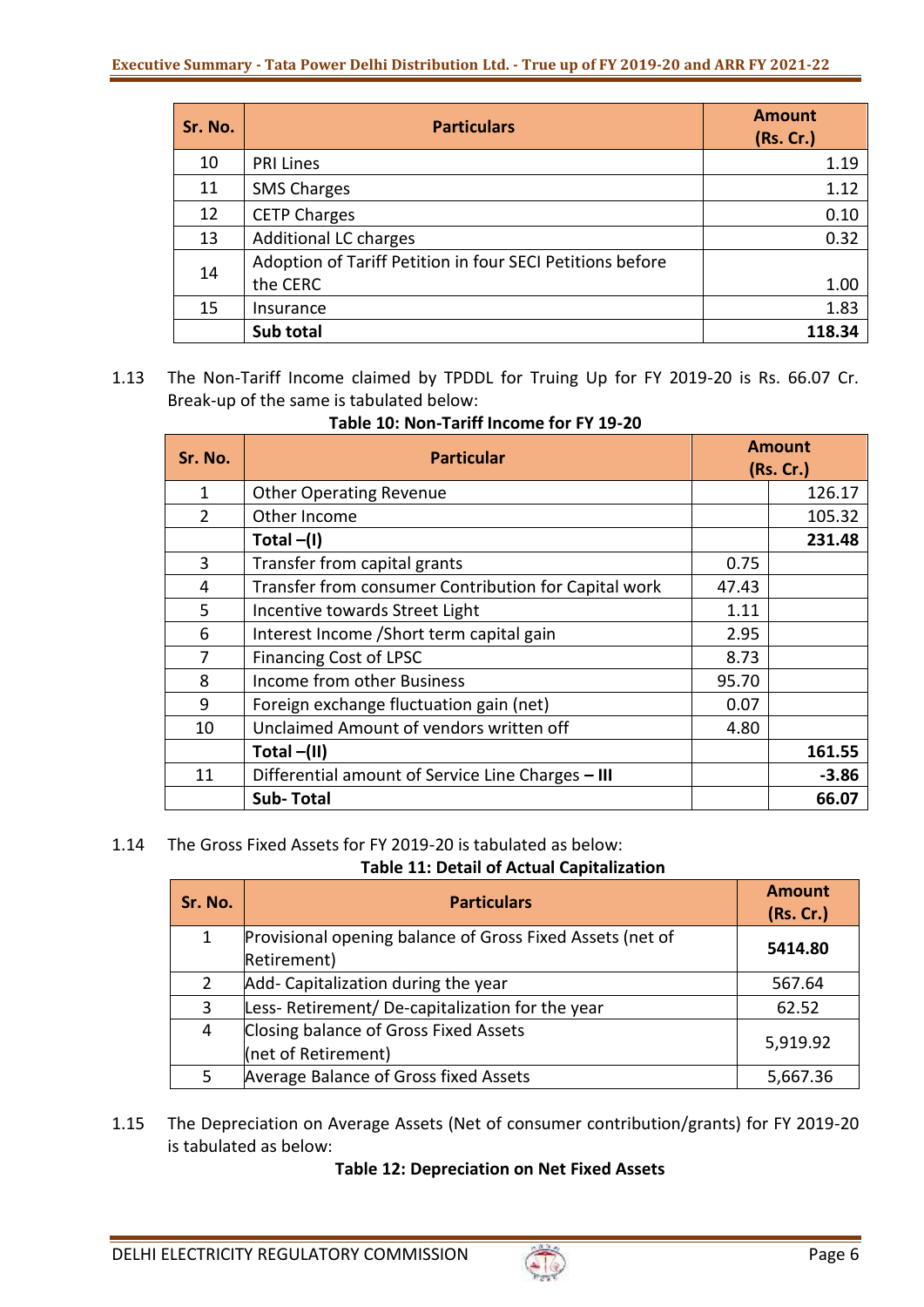| Sr. No. | <b>Particulars</b>                                     | <b>Amount</b><br>(Rs. Cr.) |
|---------|--------------------------------------------------------|----------------------------|
|         | Average of Fixed Assets (net of Consumer Contribution) | 4,782.63                   |
|         | <b>Depreciation Rate</b>                               | 5.04%                      |
|         | Depreciation                                           | 240.85                     |

1.16 The Computation of Regulated Rate Base (RRBi) submitted by TPDDL for True-up of FY 2019-20 is tabulated as below:

| Sr. No. | <b>Particulars</b>                      | <b>Amount</b><br>(Rs. Cr.) |
|---------|-----------------------------------------|----------------------------|
| 1       | <b>Opening GFA</b>                      | 5,414.80                   |
| 2       | <b>Opening Accumulated Depreciation</b> | 1,826.04                   |
| 3       | <b>Opening Consumer Contribution</b>    | 868.51                     |
| 4       | <b>Opening Working Capital</b>          | 664.07                     |
| 5       | <b>Opening RRB</b>                      | 3,384.32                   |
| 6       | Investment during the year              | 312.40                     |
| 7       | Net Capitalisation                      | 505.12                     |
| 8       | Depreciation                            | 206.71                     |
| 9       | <b>Consumer Contribution</b>            | 32.43                      |
| 10      | Change in Working Capital               | 179.41                     |
| 11      | <b>Regulated Rate Base - Closing</b>    | 3,829.17                   |
| 12      | RRB(i)                                  | 3,696.72                   |

**Table 13: Computation of Regulated Rate Base**

1.17 The Computation of Working Capital for FY 2019-20 submitted by TPDDL is tabulated as below:

**Table 14: Computation of Working Capital for FY 2019-20**

| Sr. No. | <b>Particulars</b>                                | <b>Amount</b><br>(Rs. Cr.) |
|---------|---------------------------------------------------|----------------------------|
|         | Annual Revenue                                    | 8,210.51                   |
|         | Receivables equivalent to 2 months average biling | 1,368.42                   |
| 3       | Power Purchase expenses                           | 6,299.25                   |
| 4       | 1/12th of power purchase expenses                 | 524.94                     |
|         | <b>Total Working Capital</b>                      | 843.48                     |

## 1.18 TPDDL has submitted the computation of WACC and RoCE for FY 2019-20 as below: **Table 15: WACC and Return on Capital Employed (RoCE) for FY 2019-20**

| Sr. No.        | <b>Particulars</b>                      | <b>Amount</b><br>(Rs. Cr.) |
|----------------|-----------------------------------------|----------------------------|
| 1              | RRB (i)                                 | 3,696.72                   |
| 2              | Average Equity deployed in the business | 1,403.33                   |
| 3              | Average Debt-Capex Loan                 | 1,449.91                   |
| $\overline{4}$ | Average Debt - Working Capital          | 843.48                     |
| 5              | Rate of Return on Equity (re) - %       | 16.00%                     |
| 6              | Normal Income Tax Rate - %              | 16.83%                     |
|                | Grossed up Return on Equity - %         | 19.24%                     |

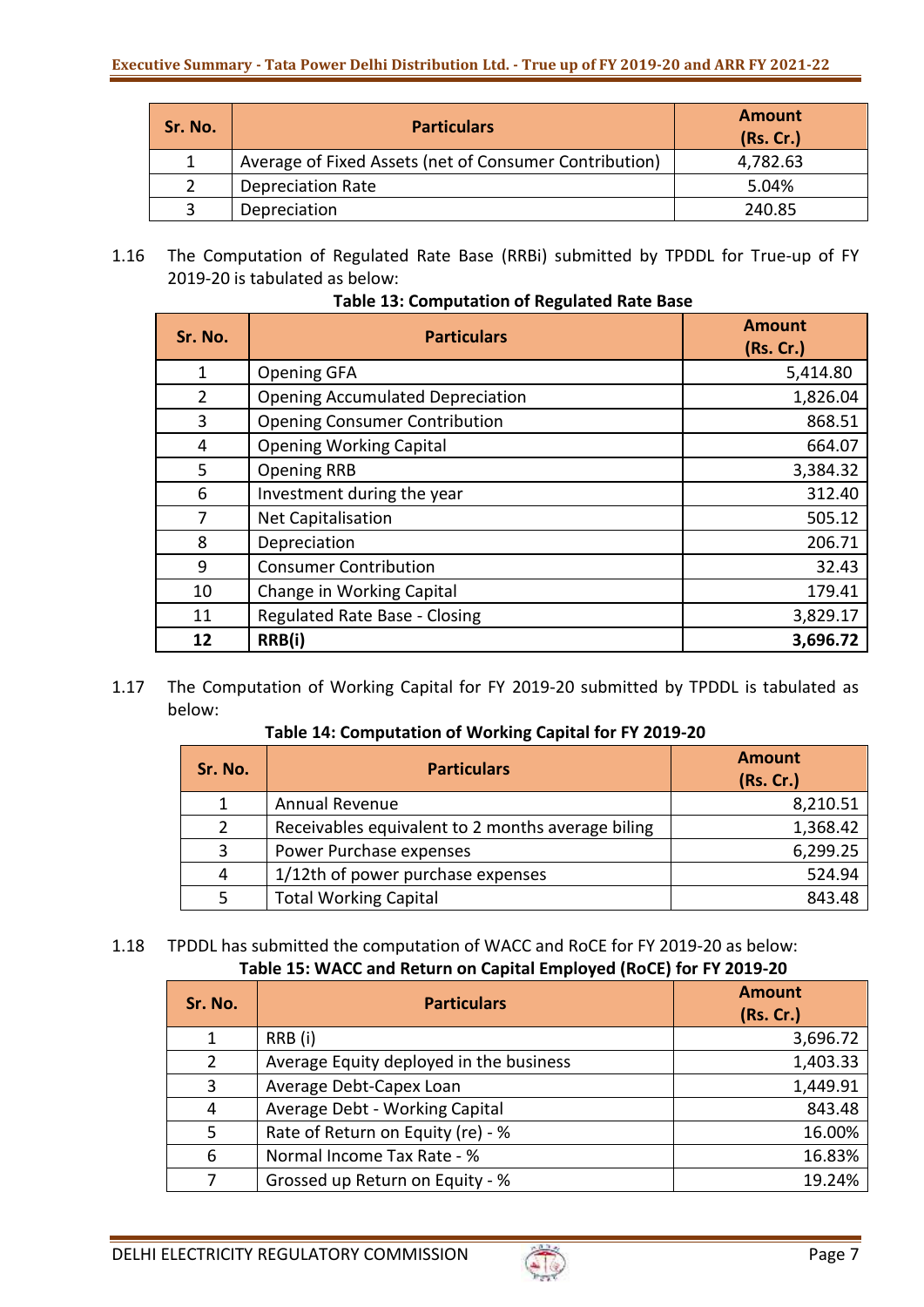| Sr. No. | <b>Particulars</b>                           | <b>Amount</b><br>(Rs. Cr.) |
|---------|----------------------------------------------|----------------------------|
| 8       | Rate of Interest on Debt (rd) - %            | 8.44%                      |
| 9       | WACC - %                                     | 12.54%                     |
| 10      | <b>RoCE</b>                                  | 463.50                     |
| 11      | Additional tax liability due to Deferred tax | 20.73                      |

1.19 The Aggregate Revenue Requirement (ARR) for FY 2019-20 as submitted by TPDDL is as below:

# **Table 16: Summary of Aggregate Revenue Requirement (ARR) for FY 2019-20**

| Sr. No.        | <b>Particulars</b>                          | <b>Amount</b><br>(Rs. Cr.) |
|----------------|---------------------------------------------|----------------------------|
| 1              | Power Purchase cost                         | 6299.25                    |
| $\overline{2}$ | Normative O&M Expenses                      | 767.34                     |
| 3              | Other O&M Expenses                          | 118.34                     |
| 4              | Depreciation                                | 240.85                     |
| 5              | Loss on Retirement of Assets                | 19.09                      |
| 6              | RoCE (Income Tax)                           | 484.23                     |
| 7              | <b>Carrying Cost</b>                        | 366.77                     |
| 8              | Less: Non-Tariff Income                     | (66.07)                    |
| 9              | Less- Interest on Consumer Security Deposit | 7.15                       |
| 10             | Less-Income from Non-Energy Business        | (14.16)                    |
| 11             | Less- Income from Open Access               | (12.28)                    |
| 12             | <b>Aggregate Revenue Requirement (ARR)</b>  | 8,210.51                   |

1.20 The Revenue Surplus/ (Gap) for the FY 2019-20 is tabulated as below:

### **Table 17: Revenue surplus/ (Gap) for FY 2019-20**

| Sr. No. | <b>Particulars</b>                                  | Amount<br>(Rs. Cr.) |
|---------|-----------------------------------------------------|---------------------|
| 1       | Revenue Available towards ARR net of Incentives     | 7,049.48            |
| 2       | Aggregate Revenue Requirement (net of carrying cost | 7,843.74            |
| 3       | Revenue Surplus/(Gap)                               | (794.27             |

1.21 TPDDL has submitted the computation of Carrying Cost and Closing Revenue Gap for FY 2019-20 as tabulated below:

#### **Table 18: Computation of closing Revenue Gap for FY 2019-20**

| Sr. No.       | <b>Particulars</b>                       | <b>Amount</b><br>(Rs. Cr.) |
|---------------|------------------------------------------|----------------------------|
| $\mathbf{1}$  | Opening Provisional trued up Revenue Gap | (1,890.00)                 |
| $\mathcal{P}$ | <b>Impact of Various Judgements</b>      | (1, 265.57)                |
| 3             | Revised Opening Revenue Gap              | (3, 155.57)                |
| 4             | Add: Revenue Gap sought for the year     | (794.27)                   |
| 5             | Add: Rithala Impact                      | (28.05)                    |
| 6             | <b>Carrying Cost Rate</b>                | 10.28%                     |
|               | Add: Carrying Cost                       | (366.77)                   |

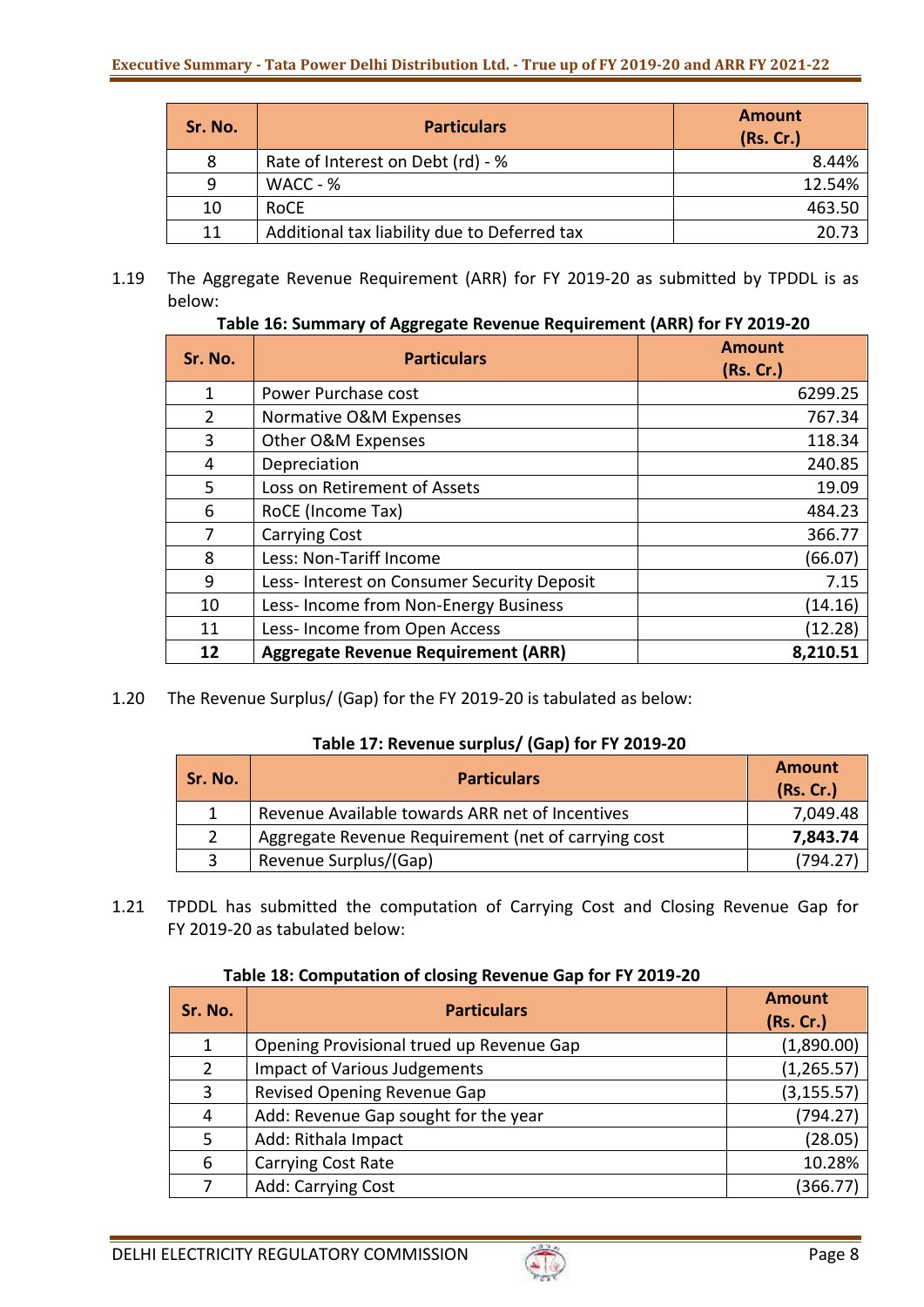| Sr. No. | <b>Particulars</b>                                   | <b>Amount</b><br>(Rs.Cr.) |
|---------|------------------------------------------------------|---------------------------|
|         | Less- Realization from 8% Deficit recovery surcharge | 534.60                    |
| q       | <b>Closing Revenue Gap</b>                           | (3,810.05)                |

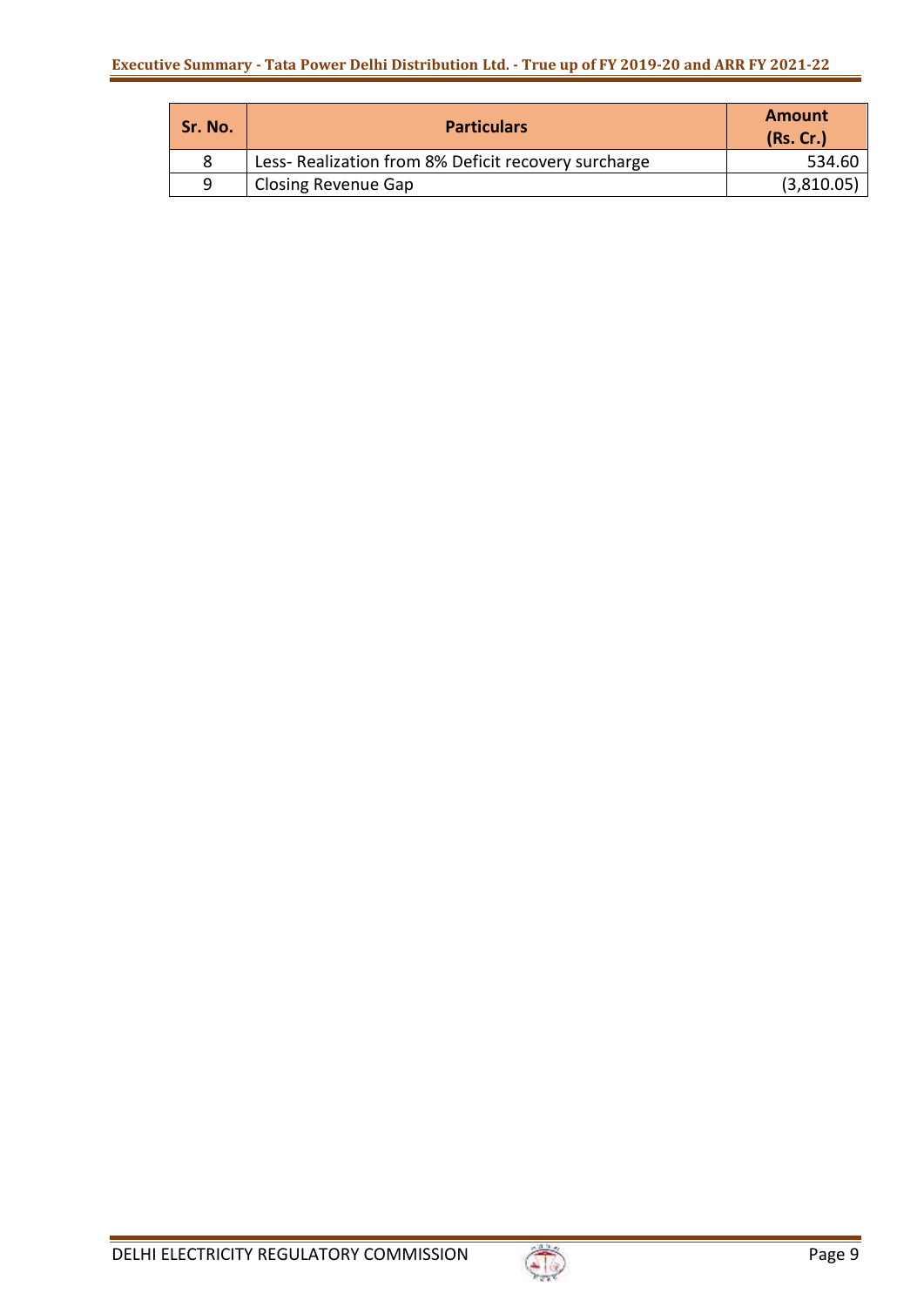## **C. ARR FOR FY 2021-22**

1.22 TPDDL has submitted its Projected Sales and Estimated Billed Revenue for FY 2021-22 as below:

|                         | <b>Sales</b> | <b>Fixed</b><br><b>Charges</b> | <b>Energy</b><br><b>Charges</b> | <b>TOD</b><br><b>Tariff</b> | <b>Total</b><br><b>Revenue</b> |  |
|-------------------------|--------------|--------------------------------|---------------------------------|-----------------------------|--------------------------------|--|
| <b>Category</b>         | (MU)         | (Rs. Cr.)                      | (Rs. Cr.)                       | (Rs. Cr.)                   | (Rs. Cr.)                      |  |
| Domestic                | 4542.82      | 201.97                         | 1781.79                         | 0.00                        | 1983.76                        |  |
| Non-Domestic            | 1373.07      | 373.99                         | 1174.12                         | 6.35                        | 1554.46                        |  |
| Industrial              | 2467.17      | 396.78                         | 1966.52                         | 13.11                       | 2376.41                        |  |
| Agriculture             | 15.34        | 4.63                           | 2.30                            | 0.00                        | 6.93                           |  |
| Mushroom                | 0.12         | 0.04                           | 0.04                            | 0.00                        | 0.08                           |  |
| Cultivation             |              |                                |                                 |                             |                                |  |
| <b>Public Utilities</b> | 512.46       | 57.67                          | 347.38                          | 0.29                        | 405.34                         |  |
| Adv. & Hoardings        | 0.34         | 0.16                           | 0.30                            | 0.00                        | 0.45                           |  |
| E Vehicle               | 29.48        | 0.00                           | 13.27                           | 0.03                        | 13.30                          |  |
| Others                  | 111.96       | 7.59                           | 60.38                           | 0.04                        | 68.02                          |  |
| <b>Total</b>            | 9052.78      | 1042.84                        | 5346.10                         | 19.81                       | 6408.75                        |  |
| 8.50% PPAC allowed      |              |                                |                                 |                             |                                |  |
| by DERC in order dt.    |              |                                |                                 |                             | 278.33                         |  |
| 13/11/2020              |              |                                |                                 |                             |                                |  |
| 8% Deficit Revenue      |              |                                |                                 |                             | 512.7                          |  |
| Surcharge               |              |                                |                                 |                             |                                |  |

#### **Table 19: Estimated Billed Revenue for FY 2021-22**

1.21 TPDDL has submitted its Estimated Energy Requirements for FY 2021-22 as below: **Table 20: Estimated Energy Requirements for FY 2021-22**

| Sr. No | <b>Particulars</b>                | <b>UoM</b> | <b>Value</b> |  |
|--------|-----------------------------------|------------|--------------|--|
|        | <b>Expected Sales</b>             | MU         | 9,052.78     |  |
|        | <b>Distribution Loss</b>          | ℅          | 7.80%        |  |
| 3      | Energy Input (at TPDDL periphery) | MU         | 9,818.63     |  |
| 4      | <b>Distribution Loss</b>          | MU         | 765.85       |  |

1.22 TPDDL has submitted the estimated Energy Balance and Power Purchase Cost for FY 2021-22 is as under:

| Sr.<br>No.   | <b>Particulars</b>                                                            | <b>Energy</b><br><b>MU</b> | <b>Amount</b><br>(Rs. Cr.) | Rate<br>(Rs./kWh) |
|--------------|-------------------------------------------------------------------------------|----------------------------|----------------------------|-------------------|
| 1            | Power from CSGS                                                               | 7,980.00                   | 3,758.59                   | 4.71              |
| $\mathbf{2}$ | Power from SGS                                                                | 1,093.19                   | 775.57                     | 7.09              |
| 3            | <b>Short Term Power Purchase</b>                                              | 75.86                      | 30.34                      | 4.00              |
| 4            | RPO obligation to be met<br>through purchase from<br><b>Renewable Sources</b> | 1,289.02                   | 487.92                     | 3.79              |
| 5            | RPO obligation to be met<br>through purchase of REC                           |                            | 26.60                      |                   |

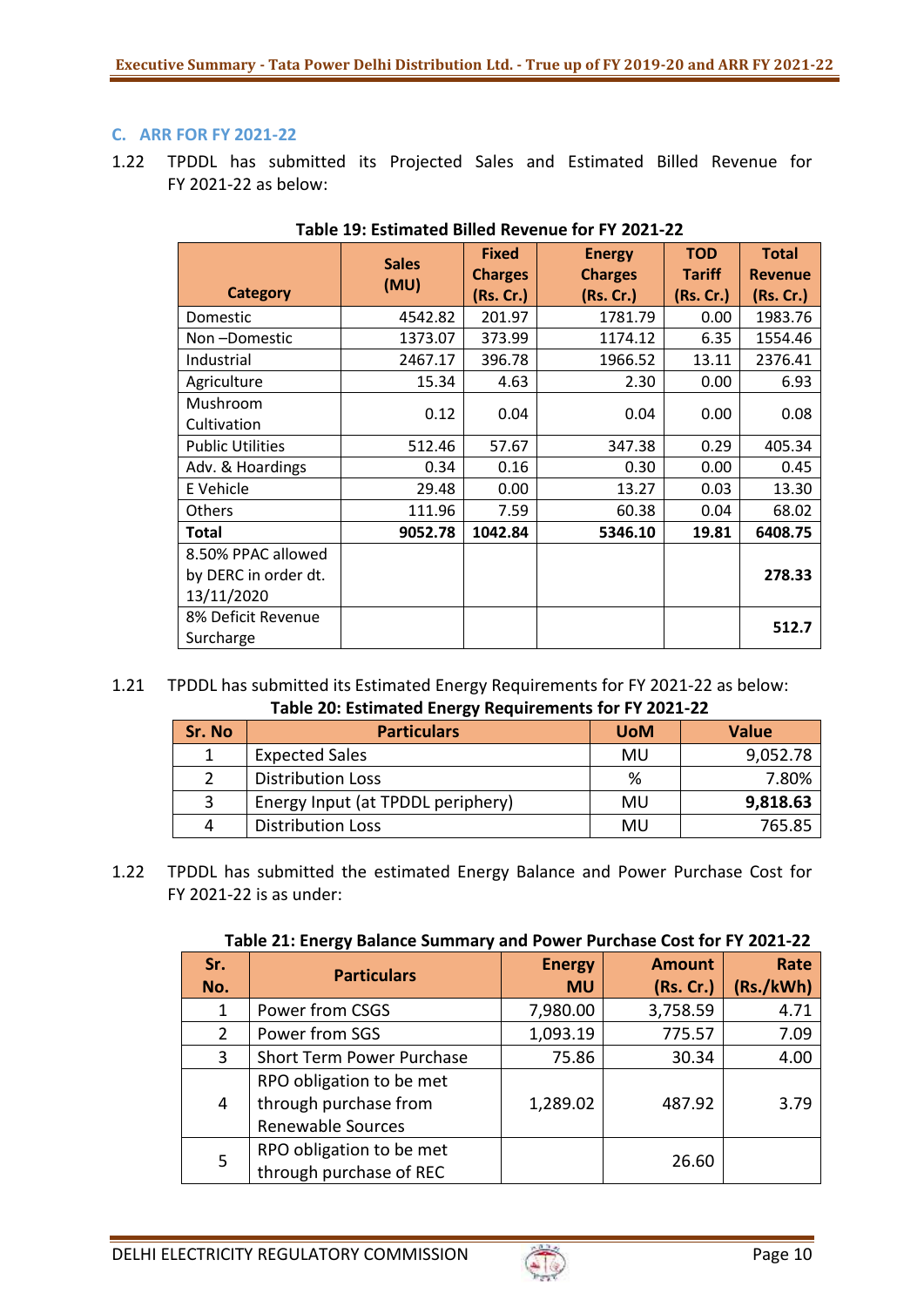| Sr.<br>No.     | <b>Particulars</b>                                        | <b>Energy</b><br><b>MU</b> | <b>Amount</b><br>(Rs. Cr.) | Rate<br>(Rs./kWh) |
|----------------|-----------------------------------------------------------|----------------------------|----------------------------|-------------------|
| 6              | <b>FGD</b>                                                |                            | 197.90                     |                   |
| $\overline{7}$ | Arrears/Compensation                                      |                            | 60.00                      |                   |
| 8              | <b>TOTAL Purchase</b>                                     | 10,438.08                  | 5,336.92                   | 5.11              |
| 9              | <b>Transmission losses (Intra</b><br>state & Interstate)  | (363.97)                   |                            |                   |
| 10             | <b>Transmission charges</b>                               |                            | 990.54                     |                   |
| 11             | <b>Total Purchase with</b><br><b>Transmission Charges</b> | 10,074.11                  | 6,327.46                   | 6.28              |
| 12             | Less: Short Term surplus<br>power sale                    | (255.48)                   | (76.64)                    | 3.00              |
| 13             | Less: Normative Rebate                                    |                            | (86.13)                    |                   |
| 14             | <b>Net Power Purchase Cost</b>                            | 9,818.63                   | 6,164.68                   | 6.28              |

1.23 TPDDL has submitted the O&M expenses along with additional Expenses on account of change in statutory levies & Taxes as shown below:

| <b>Particulars</b>                                        | <b>Average</b><br><b>Capacity as on</b><br>31/03/2022 | <b>O&amp;M Expenses Per</b><br><b>Unit</b> |        | <b>0&amp;M</b><br><b>Expenses</b><br>(Rs. Cr.) |
|-----------------------------------------------------------|-------------------------------------------------------|--------------------------------------------|--------|------------------------------------------------|
| 66 kV Line (kms)                                          |                                                       | Rs. Lakh/                                  |        |                                                |
|                                                           | 1,106.08                                              | Ckt. Km                                    | 3.197  | 35.36                                          |
| 33 kV Line (kms)                                          |                                                       | Rs. Lakh/                                  |        |                                                |
|                                                           |                                                       | Ckt. Km                                    |        |                                                |
| 11 kV Line (kms)                                          | 7,125.36                                              | Rs. Lakh/                                  | 0.971  | 69.19                                          |
|                                                           |                                                       | Ckt. Km                                    |        |                                                |
|                                                           | 7,550.86                                              | Rs. Lakh/                                  | 7.62   |                                                |
| LT Lines system (kms.)                                    |                                                       | Ckt. Km                                    |        | 575.38                                         |
| 66/11 kV Grid sub-station                                 |                                                       |                                            | 0.991  |                                                |
| (MVA)                                                     |                                                       | Rs. Lakh/MVA                               |        | 50.90                                          |
| 33/11 kV Grid sub-station                                 | 5,135.96                                              |                                            |        |                                                |
| (MVA)                                                     |                                                       | Rs. Lakh/MVA                               |        |                                                |
| 11/0.4 kV DT (MVA)                                        | 6,257.50                                              | Rs. Lakh/MVA                               | 1.546  | 96.74                                          |
| <b>Total (excluding impact of Statutory Pay Revision)</b> |                                                       |                                            | 827.56 |                                                |
| Add-Legal Expenses                                        |                                                       |                                            | 15.00  |                                                |
| Add-7 <sup>th</sup> Pay Commission                        |                                                       |                                            |        | 50.00                                          |
| Impact                                                    |                                                       |                                            |        |                                                |
| <b>Total O&amp;M Expenses</b>                             |                                                       |                                            |        | 892.56                                         |

#### **Table 22: Projected O&M Expenses for FY 2021-22**

#### 1.24 TPDDL has submitted projected approved capitalization for FY 2021-22 as below: **Table 23: Projected Approved Capitalization for FY 2021-22**

| Table 29. Trojected Approved Capitalization for FT 2021 22 |                         |  |
|------------------------------------------------------------|-------------------------|--|
| <b>Particulars</b>                                         | <b>Amount (Rs. Cr.)</b> |  |
| Capitalization without deposit work                        | 288.08                  |  |
| <b>Smart Meter</b>                                         | 87.24                   |  |

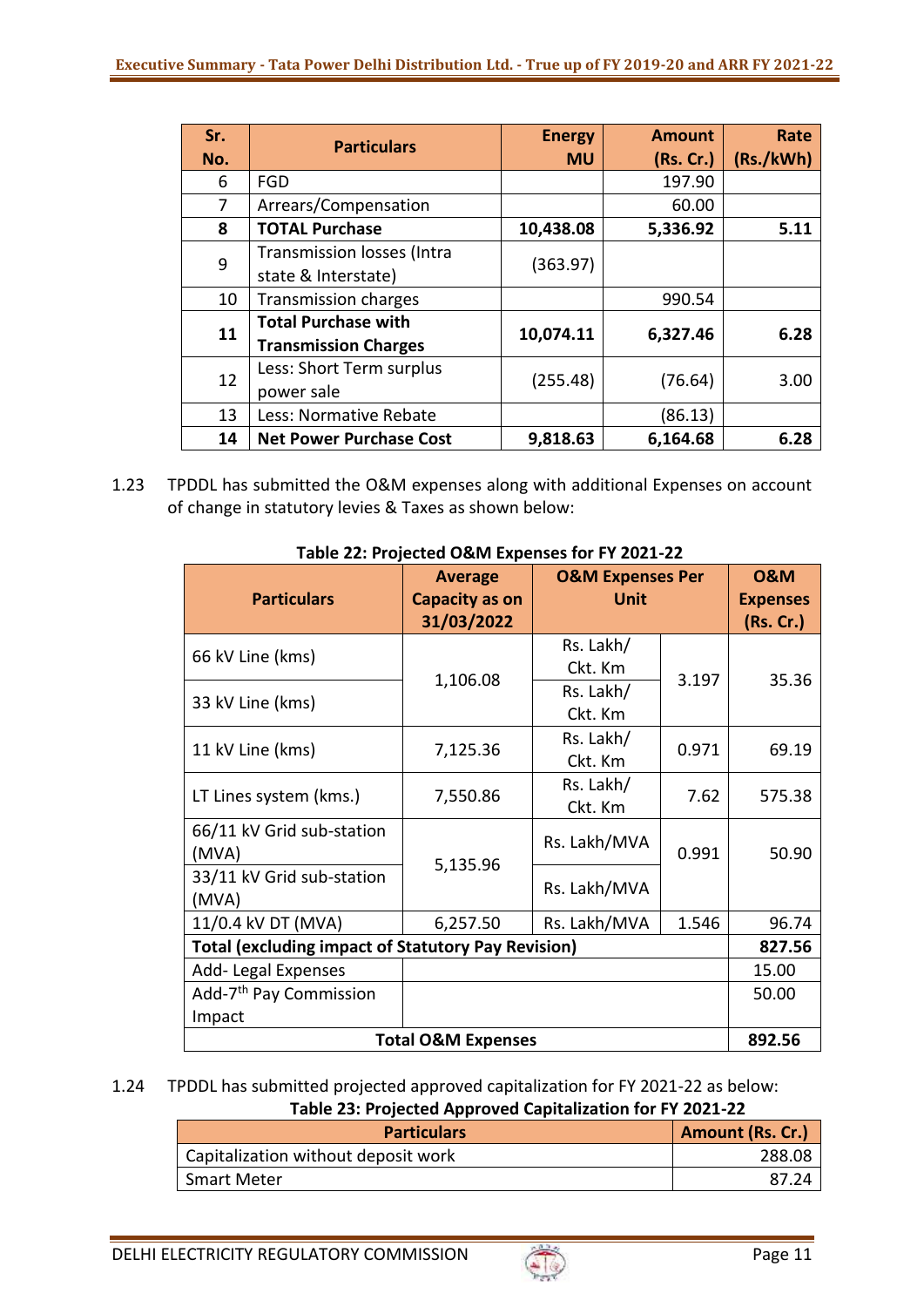| <b>Particulars</b>                               | <b>Amount (Rs. Cr.)</b> |
|--------------------------------------------------|-------------------------|
| <b>Total Capitalization without deposit work</b> | 375.32                  |
| Add: Deposit Work                                | 50.00                   |
| <b>Total</b>                                     | 425.32                  |

1.25 TPDDL has submitted the computation of Change in Working Capital for FY 2021-22 as below:

| Sr. No.       | <b>Particulars</b>                     | <b>Amount</b><br>(Rs Cr.) |
|---------------|----------------------------------------|---------------------------|
| 1             | Annual revenues requirement            | 8,338.01                  |
| $\mathcal{P}$ | Receivables equivalent to 2 months ARR | 1,389.67                  |
| 3             | Power Purchase expenses                | 6,164.68                  |
| 4             | Add: 1/12th of power purchase expenses | 513.72                    |
| 5             | Total working capital                  | 875.94                    |
| 6             | Opening working capital                | 460.09                    |
|               | Change in working capital              | 415.86                    |

# **Table 24: Computation of Change in Working Capital**

1.26 TPDDL has submitted the computation of Return on Capital Employed (RoCE) for FY 2021-22 as below:

#### **Table 25: Computation of Return on Capital Employed (RoCE) for FY 2021-22**

| Sr. No. | <b>Particulars</b>                       | Amount (Rs. Cr.) |
|---------|------------------------------------------|------------------|
|         | RRB (i)                                  | 4,145.61         |
|         | WACC(%)                                  | 12.40%           |
|         | <b>Return on Capital Employed (RoCE)</b> | 514.25           |

1.27 The Non-Tariff Income estimated by TPDDL for FY 2021-22 is tabulated below:

### **Table 26: Non-Tariff Income**

| Sr. No. | <b>Particulars</b> | <b>Amount (Rs. Cr.)</b> |
|---------|--------------------|-------------------------|
|         | Non-Tariff Income  | 85.36                   |

1.28 The summary of ARR requirement for FY 2021-22 as submitted by TPDDL is as below:

| Sr. No. | <b>Particulars</b>         | <b>Amount</b><br>(Rs. Cr.) |
|---------|----------------------------|----------------------------|
|         | Cost of Power Purchase     | 6,164.68                   |
|         | <b>O&amp;M Expenses</b>    | 892.56                     |
| 3       | Depreciation               | 276.40                     |
| 4       | Return on Capital Employed | 514.25                     |

#### **Table 27: Summary of Aggregate Revenue Requirement**

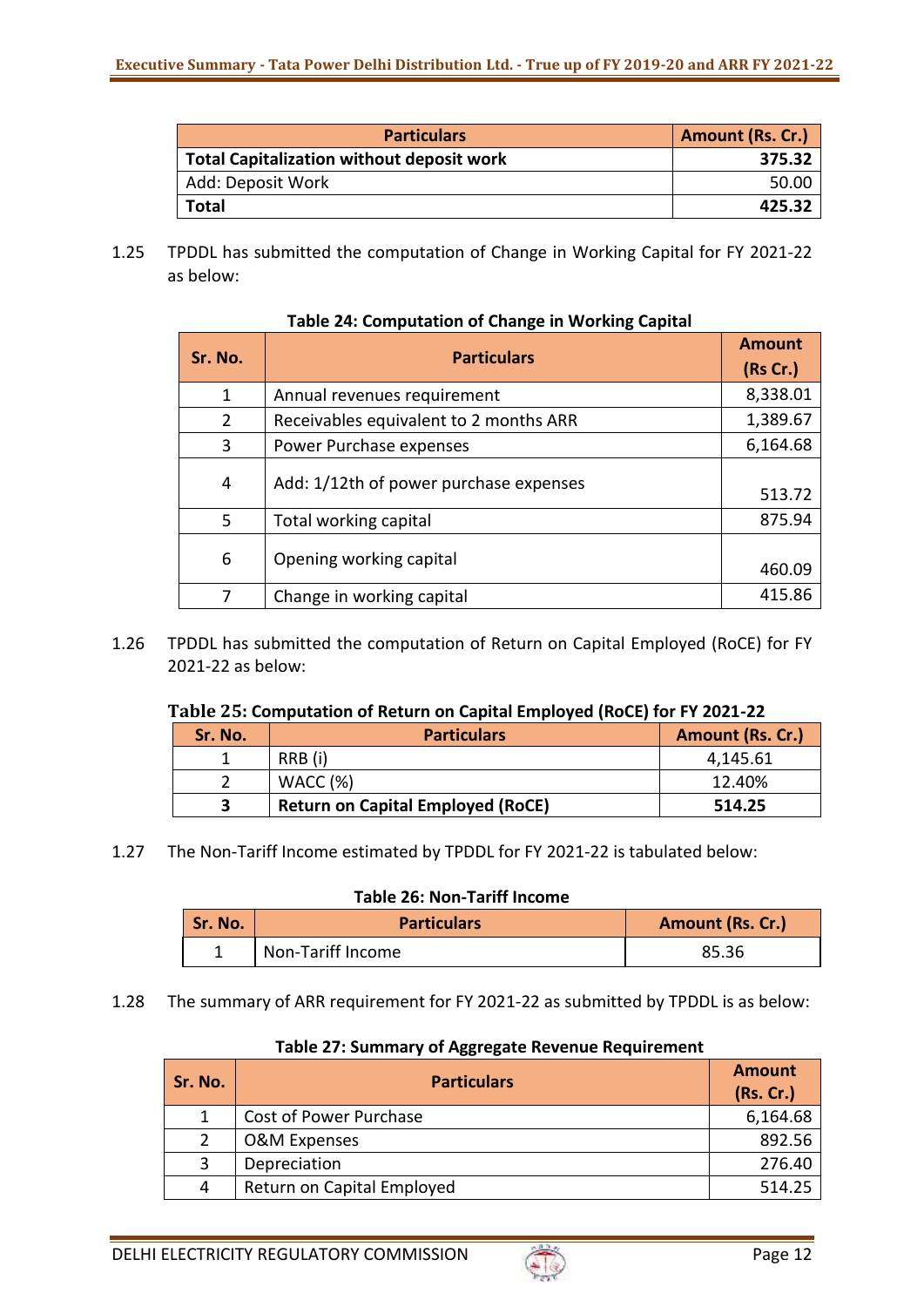| Sr. No. | <b>Particulars</b>                                                | <b>Amount</b><br>(Rs. Cr.) |
|---------|-------------------------------------------------------------------|----------------------------|
|         | <b>Carrying Cost</b>                                              | 575.47                     |
| 6       | Less: Non-Tariff Income/ Interest on consumer security<br>deposit | 85.36                      |
|         | <b>Annual Revenue Requirement (ARR)</b>                           | 8,338.01                   |

1.29 The computation of Revenue (Gap) for FY 2021-22 without carrying cost is below:

## **Table 28: Computations of Revenue (Gap) for the year without carrying Cost**

| Sr.<br>No. | <b>Particulars</b>                                                  | <b>Amount</b><br>(Rs. Cr.) |
|------------|---------------------------------------------------------------------|----------------------------|
|            | Aggregate Revenue Requirement for the year without<br>carrying cost | 7,762.54                   |
|            | Revenue available for the year without DRS                          | 6,653.64                   |
| 3          | Revenue (Gap)/surplus for the year                                  | (1, 108.89)                |

1.30 The computation of Closing Revenue Gap for FY 2021-22 as submitted by TPPDL is tabulated below:

| Sr. No.        | <b>Particulars</b>                            | Amount (Rs. Cr.) |
|----------------|-----------------------------------------------|------------------|
| 1              | <b>Opening Revenue Gap</b>                    | (3,810.05)       |
| $\overline{2}$ | Add- Projected Revenue Gap for FY 2020-21     | (1,364.39)       |
| 3              | <b>Opening Revenue Gap</b>                    | (5, 174.44)      |
| 4              | Revenue (Gap)/Surplus for the year            | (1, 108.89)      |
| 5              | Closing Revenue (Gap)                         | (6, 283.34)      |
| 6              | Carrying Cost Rate (%)                        | 10.05%           |
| 7              | <b>Carrying Cost</b>                          | (575.47)         |
| 8              | Recovery of carrying cost from 8% Deficit     |                  |
|                | Revenue Recovery Surcharge                    | 512.70           |
| 9              | Closing Revenue Gap (including carrying cost) | (6, 346.11)      |

## **Table 29: Computations of Closing Revenue Gap**

# **PROPOSALS ON TARIFF RATIONALIZATION**

- 1.31 TPDDL has requested to implement the following proposals on Tariff Structure for FY 2021-22:
	- a) Time Bound recovery of Regulatory Assets/Revenue Gap and provide an amortization schedule with annual recovery of the accumulated Revenue Gap along with the Carrying Costs.
	- b) Revise the Power Purchase Cost Adjustment (PPAC) formula so that any gain/loss on account of sale of surplus power may also be allowed in a timely manner.
	- c) Waive-off the processing fee from consumers for payment through credit card/ debit card/ online payment irrespective of the bill amount and should be pass through in ARR on actual basis.
	- d) Exempt/exclude the transaction of cash collection from theft cases from the direction of limit on cash collection.